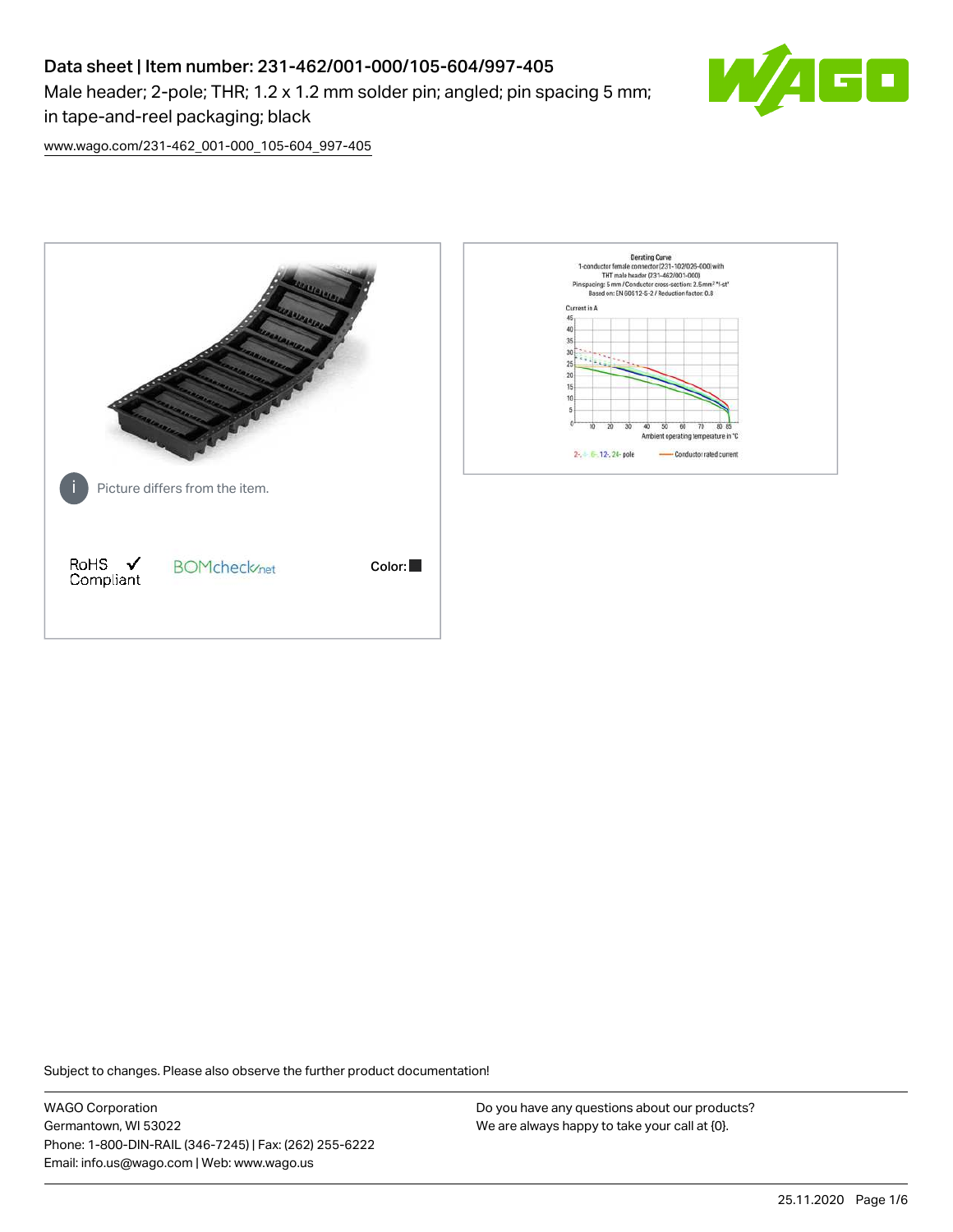



#### Item description

- $\blacksquare$ THR male headers for reflow soldering in SMT applications
- П Available in tape-and-reel packaging for automated pick-and-place PCB assembly
- $\blacksquare$ 1.2 x 1.2 mm solder pins allow nominal current up to 16 A, enhancing stability of shorter headers
- $\blacksquare$ Also available in bulk packaging for manual placement
- $\blacksquare$ Male headers may be mounted horizontally or vertically
- П With coding fingers

Subject to changes. Please also observe the further product documentation!

WAGO Corporation Germantown, WI 53022 Phone: 1-800-DIN-RAIL (346-7245) | Fax: (262) 255-6222 Email: info.us@wago.com | Web: www.wago.us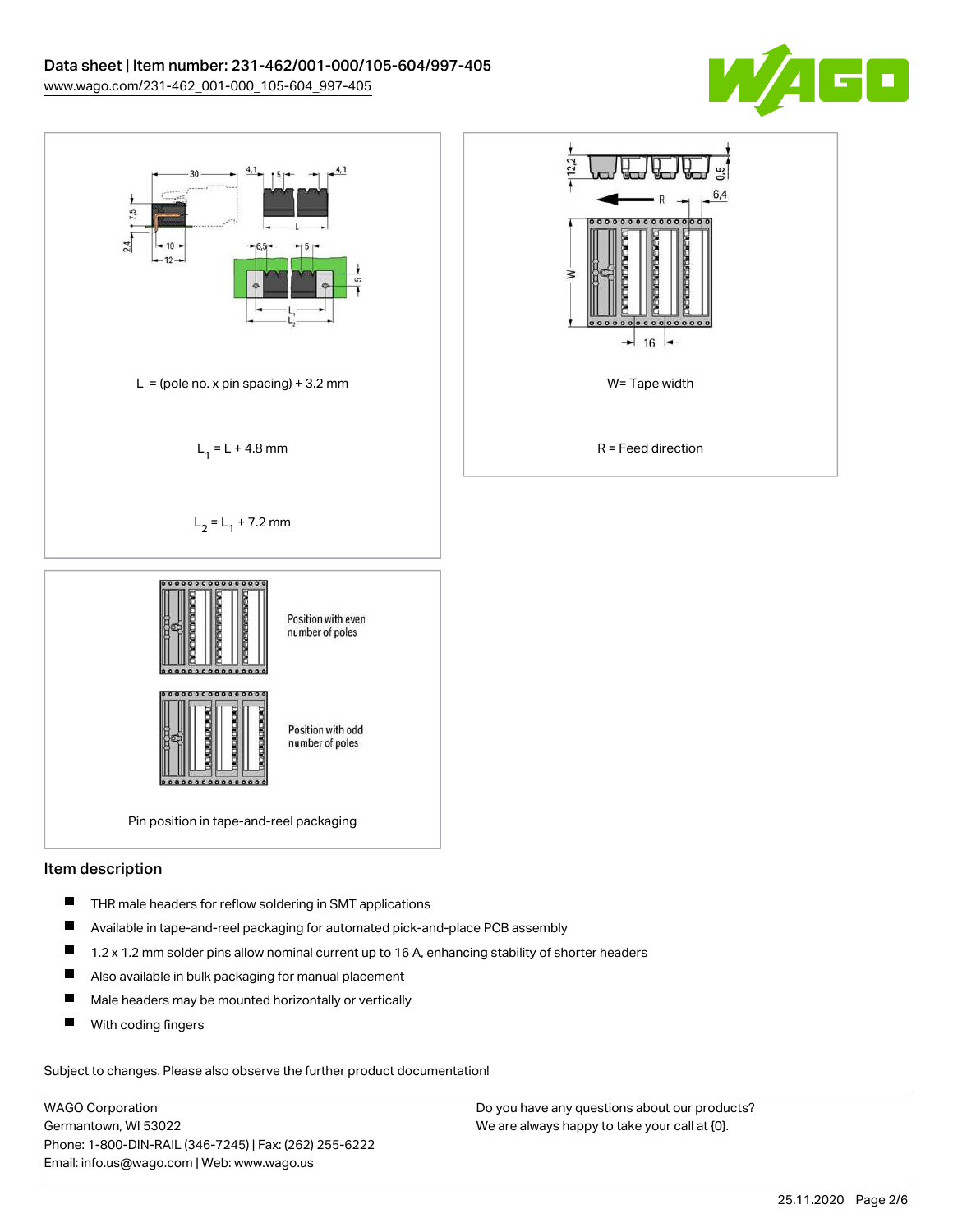

#### Safety information 1:

The MCS – MULTI CONNECTION SYSTEM includes connectors without breaking capacity in accordance with DIN EN 61984. When used as intended, these connectors must not be connected/disconnected when live or under load. The circuit design should ensure header pins, which can be touched, are not live when unmated.

### Data

Electrical data

### Ratings per IEC/EN 60664-1

| Ratings per                 | IEC/EN 60664-1                                                       |
|-----------------------------|----------------------------------------------------------------------|
| Rated voltage (III / 3)     | 250 V                                                                |
| Rated surge voltage (III/3) | 4 <sub>k</sub> V                                                     |
| Rated voltage (III/2)       | 320 V                                                                |
| Rated surge voltage (III/2) | 4 <sub>k</sub> V                                                     |
| Nominal voltage (II/2)      | 630 V                                                                |
| Rated surge voltage (II/2)  | 4 <sub>kV</sub>                                                      |
| Rated current               | 16A                                                                  |
| Legend (ratings)            | (III / 2) $\triangleq$ Overvoltage category III / Pollution degree 2 |

#### Ratings per UL 1059

| Approvals per                  | <b>UL 1059</b> |
|--------------------------------|----------------|
| Rated voltage UL (Use Group B) | 300 V          |
| Rated current UL (Use Group B) | 10 A           |
| Rated voltage UL (Use Group D) | 300 V          |
| Rated current UL (Use Group D) | 10 A           |

### Ratings per UL 1977

| Rated voltage UL 1977 | 600V |
|-----------------------|------|
| Rated current UL 1977 |      |

#### Ratings per CSA

| Approvals per                   | <b>CSA</b> |
|---------------------------------|------------|
| Rated voltage CSA (Use Group B) | 300 V      |
| Rated current CSA (Use Group B) | 10 A       |
| Rated voltage CSA (Use Group D) | 300 V      |
| Rated current CSA (Use Group D) | 10 A       |

Subject to changes. Please also observe the further product documentation!

| WAGO Corporation                                       | Do you have any questions about our products? |
|--------------------------------------------------------|-----------------------------------------------|
| Germantown. WI 53022                                   | We are always happy to take your call at {0}. |
| Phone: 1-800-DIN-RAIL (346-7245)   Fax: (262) 255-6222 |                                               |
| Email: info.us@wago.com   Web: www.wago.us             |                                               |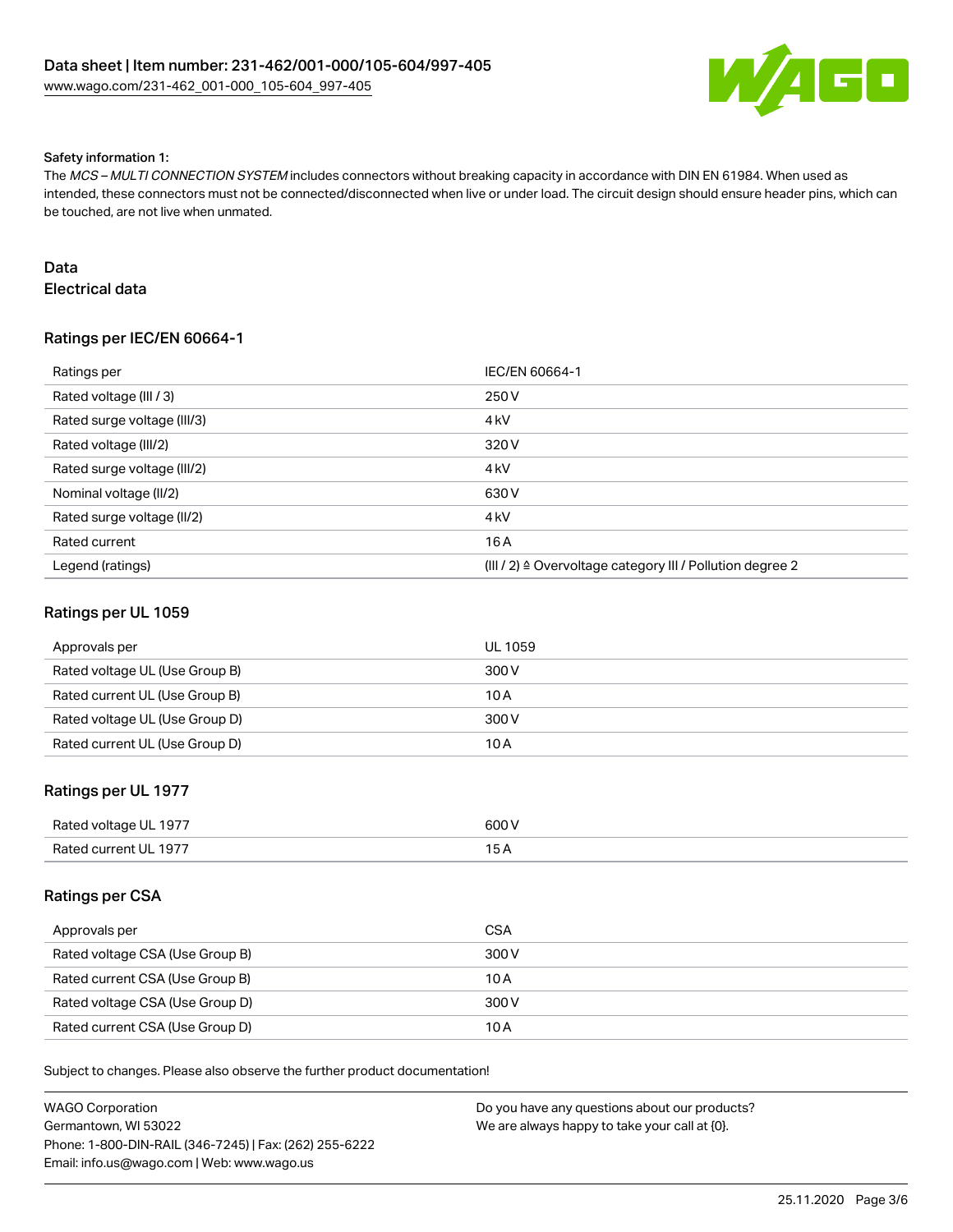

# Connection data

| Pole No.                   |  |
|----------------------------|--|
| Total number of potentials |  |
| Number of connection types |  |
| Number of levels           |  |

### Physical data

| Pin spacing                              | 5 mm / 0.197 inch          |
|------------------------------------------|----------------------------|
| Width                                    | 13.2 mm / 0.52 inch        |
| Height                                   | 10.8 mm / 0.425 inch       |
| Height from the surface                  | 8.4 mm / 0.331 inch        |
| Depth                                    | 12 mm / 0.472 inch         |
| Solder pin length                        | $2.4 \text{ mm}$           |
| Solder pin dimensions                    | $1.2 \times 1.2$ mm        |
| Plated through-hole diameter (THR)       | $1.7$ <sup>(+0.1)</sup> mm |
| Reel diameter of tape-and-reel packaging | 330 mm                     |
| Tape width                               | $32 \,\mathrm{mm}$         |

### Plug-in connection

| Contact type (pluggable connector) | Male connector/plug |
|------------------------------------|---------------------|
| Connector (connection type)        | for PCB             |
| Mismating protection               | No                  |
| Mating direction to the PCB        |                     |

# PCB contact

| PCB contact                         | THR                                      |
|-------------------------------------|------------------------------------------|
| Solder pin arrangement              | over the entire male connector (in-line) |
| Number of solder pins per potential |                                          |

# Material Data

| Color                       | black                                   |
|-----------------------------|-----------------------------------------|
| Material group              |                                         |
| Insulation material         | Polyphthalamide (PPA GF)                |
| Flammability class per UL94 | V0                                      |
| Contact material            | Electrolytic copper ( $E_{\text{Cu}}$ ) |

Subject to changes. Please also observe the further product documentation!

| <b>WAGO Corporation</b>                                | Do you have any questions about our products? |
|--------------------------------------------------------|-----------------------------------------------|
| Germantown, WI 53022                                   | We are always happy to take your call at {0}. |
| Phone: 1-800-DIN-RAIL (346-7245)   Fax: (262) 255-6222 |                                               |
| Email: info.us@wago.com   Web: www.wago.us             |                                               |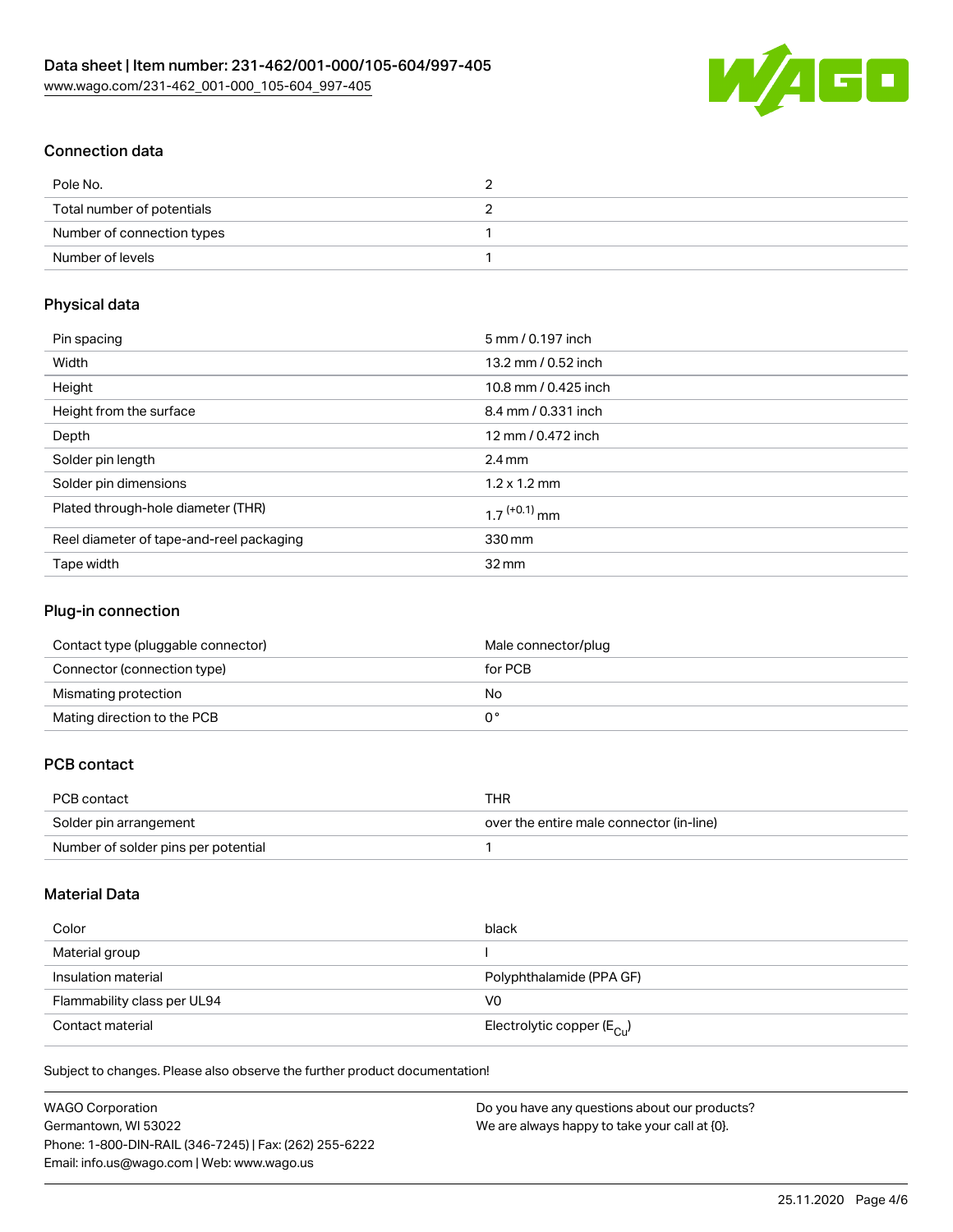[www.wago.com/231-462\\_001-000\\_105-604\\_997-405](http://www.wago.com/231-462_001-000_105-604_997-405)



| Contact plating | tin-plated |
|-----------------|------------|
| Weight          | J          |

### Environmental Requirements

| $\cdot$ 100 °C<br>Limit temperature range<br>-61 |
|--------------------------------------------------|
|--------------------------------------------------|

### Commercial data

| Packaging type        | bag           |
|-----------------------|---------------|
| Country of origin     | DE            |
| <b>GTIN</b>           | 4050821042754 |
| Customs tariff number | 85366990990   |

### Approvals / Certificates

#### Country specific Approvals

| Logo | Approval                               | <b>Additional Approval Text</b> | Certificate<br>name |
|------|----------------------------------------|---------------------------------|---------------------|
| Ж    | <b>CSA</b><br>DEKRA Certification B.V. | C <sub>22.2</sub>               | 1466354             |

### Counterpart

| ltem no.231-102/026-000                                                       | www.wago.com/231-102/026-000 |
|-------------------------------------------------------------------------------|------------------------------|
| Female plug; 2-pole; 12 AWG max; pin spacing 5 mm; 1 conductor per pole; gray |                              |

## Compatible products

#### Marking accessories

| e de la comparación de la comparación de la comparación de la comparación de la comparación de la comparación de<br>La comparación de la comparación de la comparación de la comparación de la comparación de la comparación de l | Item no.: 210-833<br>Marking strips; on reel; 6 mm wide; plain; Self-adhesive; white | www.wago.com/210-833 |
|-----------------------------------------------------------------------------------------------------------------------------------------------------------------------------------------------------------------------------------|--------------------------------------------------------------------------------------|----------------------|
| <b>Sold Street Section</b>                                                                                                                                                                                                        | Item no.: 210-834<br>Marking strips; on reel; 5 mm wide; plain; Self-adhesive; white | www.wago.com/210-834 |
| Coding                                                                                                                                                                                                                            |                                                                                      |                      |
|                                                                                                                                                                                                                                   | Item no.: 231-129<br>Coding key; snap-on type; light gray                            | www.wago.com/231-129 |

Subject to changes. Please also observe the further product documentation!

WAGO Corporation Germantown, WI 53022 Phone: 1-800-DIN-RAIL (346-7245) | Fax: (262) 255-6222 Email: info.us@wago.com | Web: www.wago.us